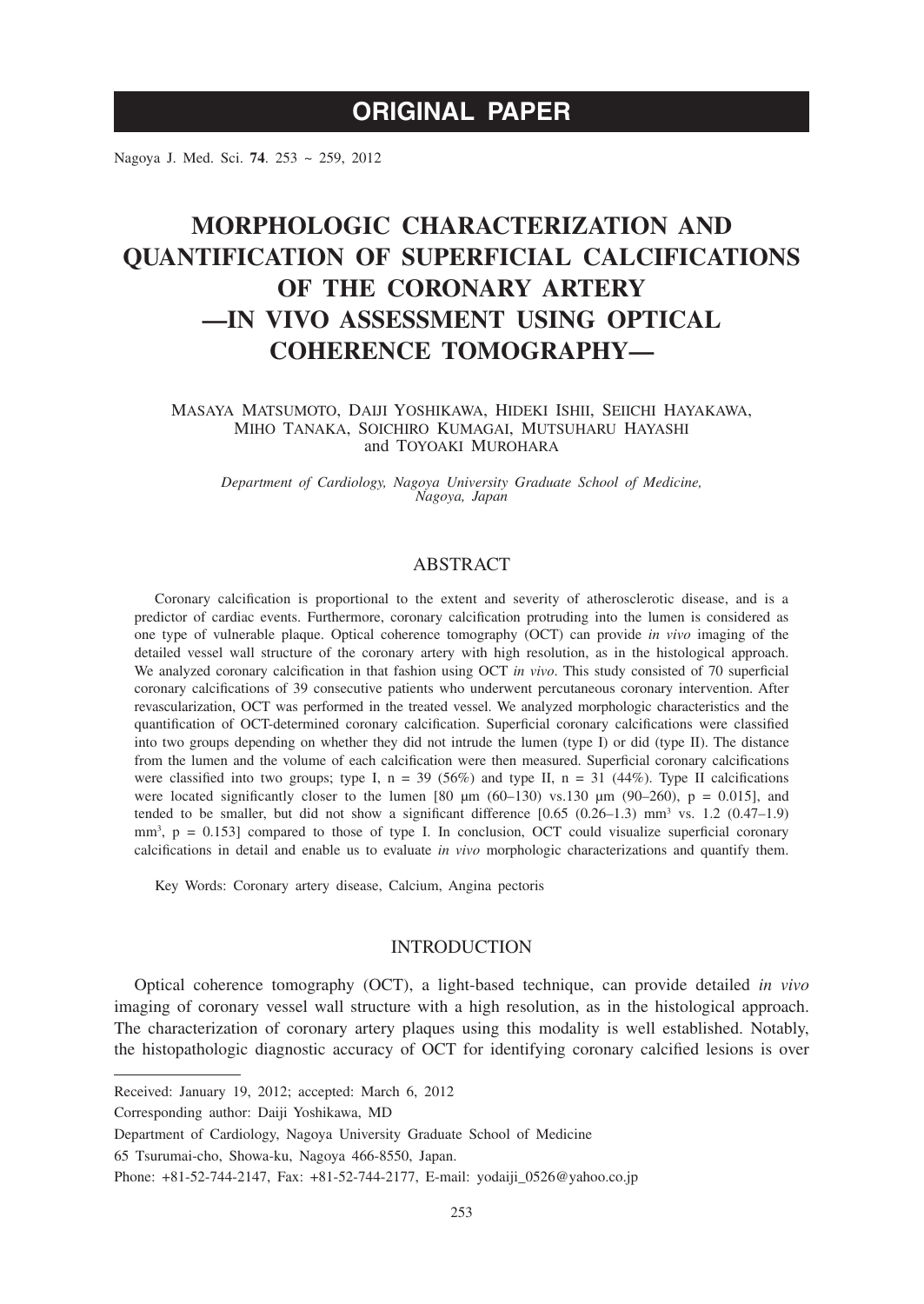$90\%$ <sup>1-3)</sup> In OCT imaging, a calcified lesion is described as a sharply delineated signal-poor region. In addition to this important ability, the high-resolution of OCT (10 μm) allows detailed evaluation of the vessel structure accompanied with calcified lesions (e.g., depth from vessel lumen, influence on vessel lumen), and can quantify them precisely.4) A pathological study has reported that a coronary superficial calcified nodule intruding into the vessel lumen is a sign that the lesion is of vulnerable.<sup>5)</sup> We recognized that there are two types of coronary calcified nodules, one which intrudes the lumen, and the other which does not, from the daily use of OCT *in vivo*. Therefore, in the present study, we quantified superficial calcified nodules and compared the characteristics of each type using OCT. We also investigated the relationship between coronary superficial calcified nodules and clinical outcomes.

### SUBJECTS AND METHODS

#### *Study population*

We enrolled a total of 94 consecutive stable angina pectoris (AP) patients with documented ischemia between August 2010 and March 2011 at Nagoya University Hospital. The study enrollment criterion was patients undergoing elective percutaneous coronary intervention (PCI). As for coronary lesions to be analyzed, inclusion criteria were lesions the previously untreated and those >10 mm away from the intervention site. Exclusion criteria consisted of patients with coronary plaques located in the left main trunk, just proximal to the left anterior descending artery or the left circumflex, and near right coronary artery ostium, because OCT imaging requires vessel occlusion. Written informed consent was given by all patients prior to procedures. We attempted to perform OCT imaging of treated vessels immediately after PCI in 94 patients. All patients underwent successful PCI. OCT was successfully performed in all patients. However, no superficial calcified nodule was detected in 55 patients. Thus, 39 patients with 70 superficial calcified nodules were eligible for this study. One-year follow-up data were obtained from hospital charts or telephone interviews with the patients.

## *OCT*

Immediately after successful PCI, OCT imaging was performed in the angiographically determined proximal one-third of the treated vessel. An intracoronary infusion of 0.5 mg isosorbide dinitrate was performed immediately prior to OCT imaging. OCT imaging was conducted according to previously described method<sup>6)</sup> using an over-the-wire type occlusion balloon catheter, OCT imaging probe (Helios®, ImageWire®, St. Jude Medical, Inc., St. Paul, Minnesota, USA), and an auto-pullback system. Obtained images were evaluated using proprietary off-line software provided by LightLab Imaging Inc., according to previously defined criteria for plaque characterization.<sup>1,7)</sup> Coronary superficial calcified nodules were defined as well-delineated, signal-poor regions with sharp borders.1) Two independent observers who were blinded to patient characteristics analyzed the types of coronary calcifications. Type I was defined as a coronary superficial calcified nodule without intrusion of the lumen, while type II was with an intrusion. If the height from the estimated normal luminal surface to the actual luminal surface was  $\geq 100$  µm, the lesion was considered as intruding (Fig. 1). Cross-sectional areas of calcified nodules were measured at all frames. Its total volume  $(mm<sup>3</sup>)$  was calculated as 0.05 x (sum of each cross-sectional area of the calcification). Its depth (µm) was defined as the shortest distance measurable between the leading edge of the calcified nodule to the lumen boundary.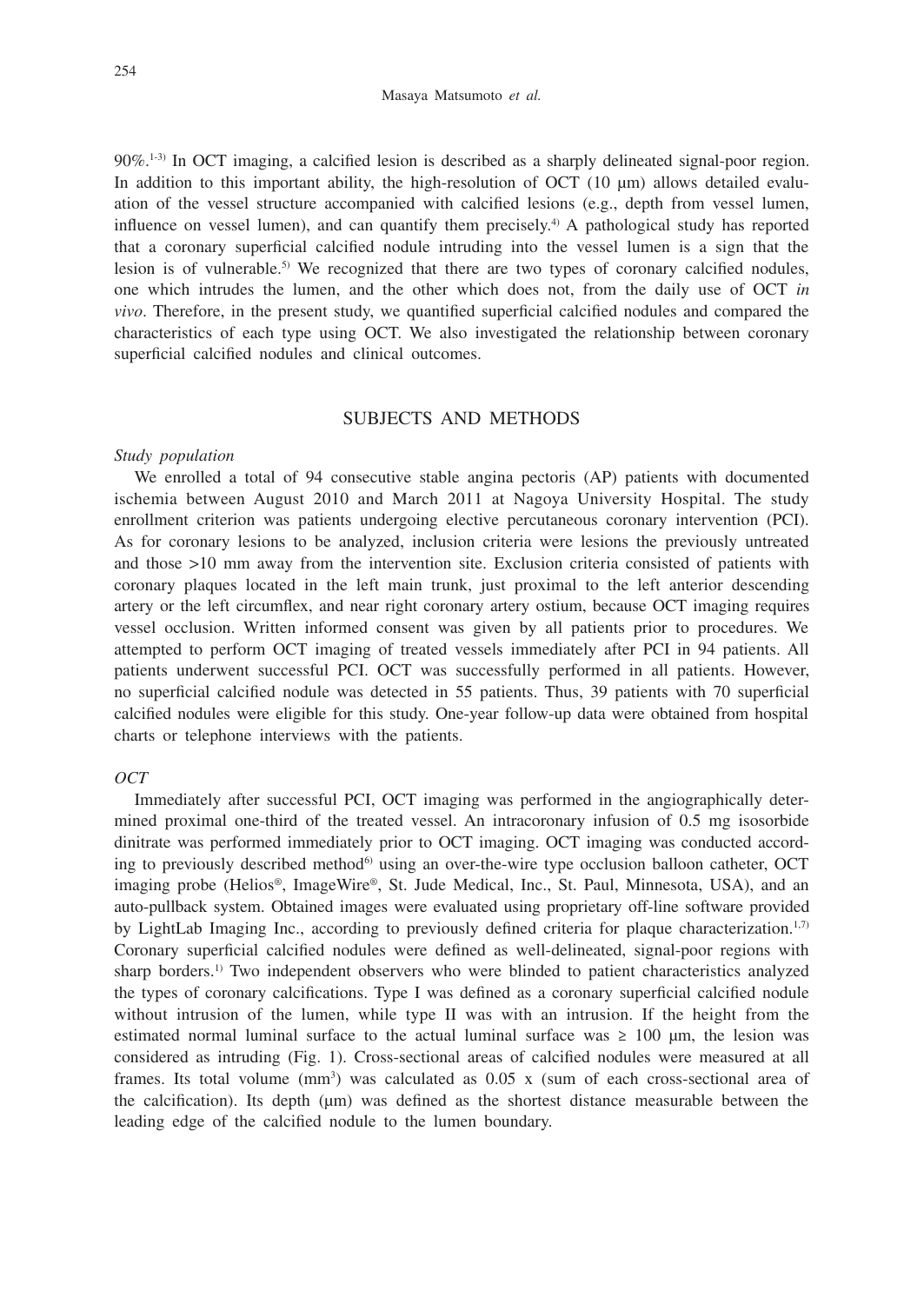

Type I



**Fig. 1** Representative images of optical coherence tomography (OCT). If the height from estimated normal luminal surface to actual luminal surface was  $\geq 100$  µm, the lesion was considered as intruding. Calcifications are well-visualized using OCT (red arrowheads). Type I was defined as coronary calcification without intrusion of lumen, while type II was defined as lumen-intrusive.

### *Statistical Analysis*

SPSS ver. 18 (SPSS, Chicago, IL, USA) was used for all statistical analyses. Continuous variables were presented as mean  $\pm$  standard deviation or median (range), and categorical variables were presented as numbers (%). Differences between the 2 groups were evaluated by the Mann-Whitney U-test, or the chi-square test. A two-tailed p value of <0.05 was considered significant.

## RESULTS

The characteristics of the enrolled patients are shown in Table 1. Morphologic classification and quantification of coronary superficial calcified nodules are described in Table 2. The average number of calcified nodules in each coronary artery was: left anterior descending, 1.8; left circumflex, 1.5; right coronary, 1.3. The median volume and depth from the lumen were 0.79  $(0.38-1.8)$  mm<sup>3</sup> and 100 (70-170)  $\mu$ m, respectively. The superficial calcified nodules of type II tended to be smaller than those of type I, but there was no significant difference [0.65 (0.26–1.3) mm3 vs.  $1.2$  (0.47–1.9) mm<sup>3</sup>,  $p = 0.153$ . Superficial calcified nodules of type II were located significantly closer to the lumen than those of type I  $[80 (60-130) \mu m$  vs. 130  $(90-260) \mu m$ , p = 0.015] (Table 2). No clinical event related to the coronary superficial calcified nodules analyzed was obtained during a 1-year follow-up.

### DISCUSSION

Acute coronary syndrome (ACS), which is thought to be the result of sudden luminal thrombosis, is a major cause of life-threatening events.8,9) The most common type of vulnerable plaque causing ACS is thin-cap fibroatheroma, which has a large necrotic core with a thin fibrous cap.5,10) Many reports using various modalities have demonstrated detailed *in vivo* analyses of this type of vulnerable plaque.11-15) Also, calcified nodules are associated with luminal thrombus in cases of ACS without plaque rupture.5) Studies using computed tomography coronary angiography (CTCA) or intravascular ultrasound (IVUS) demonstrated that spotty calcifications are more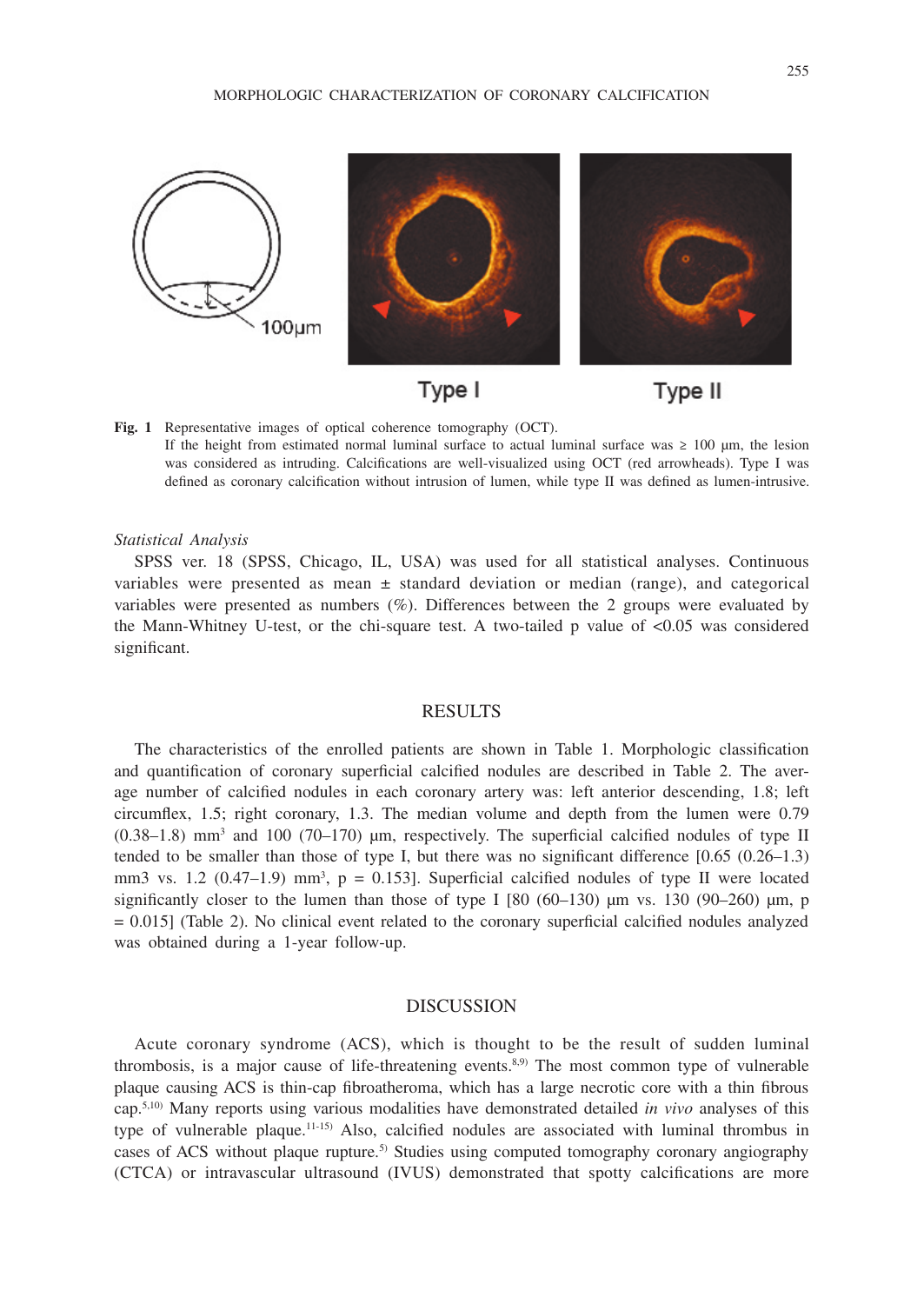| $N = 39$         |
|------------------|
| $68 \pm 10$      |
| 33 (85)          |
| $23.4 \pm 3.4$   |
|                  |
| 29 (74)          |
| 30 (77)          |
| 19(49)           |
| 9(23)            |
| 17(44)           |
| 9(23)            |
| 25(64)           |
| 8(21)            |
| $175.1 \pm 35.4$ |
| $97.6 \pm 29.1$  |
| $48.5 \pm 14.0$  |
| $2.1 \pm 0.79$   |
| $141.5 \pm 67.0$ |
| $6.2 \pm 0.97$   |
| $1.7 \pm 2.5$    |
|                  |
| 19(43)           |
| 13 (30)          |
| 12(27)           |
|                  |

**Table 1** Patient characteristics

Values are mean  $\pm$  SD or number (%).

CHD = coronary heart disease; LDL = low-density lipoprotein; HDL = high-density lipoprotein; CRP = C-reactive protein.

|                               | All              | Type I          | Type II          | $\boldsymbol{p}$ |
|-------------------------------|------------------|-----------------|------------------|------------------|
| Number                        | 70               | 39 (56)         | 31(44)           |                  |
| Location                      |                  |                 |                  | 0.513            |
| Left anterior descending      | 35(50)           | 22(63)          | 13 (37)          |                  |
| Left circumflex               | 20(29)           | 10(50)          | 10(50)           |                  |
| Right coronary                | 15(21)           | 7(47)           | 8(53)            |                  |
| *Average calcification number |                  |                 |                  |                  |
| Left anterior descending      | 1.8              | 1.2             | 0.7              |                  |
| Left circumflex               | 1.5              | 0.8             | 0.8              |                  |
| Right coronary                | 1.3              | 0.6             | 0.7              |                  |
| Volume $(mm3)$                | $0.79(0.38-1.8)$ | $1.2(0.47-1.9)$ | $0.65(0.26-1.3)$ | 0.153            |
| Depth from lumen $(\mu m)$    | $100(70-170)$    | 130 (90-260)    | $80(60-130)$     | 0.015            |

**Table 2** Morphologic classification and quantification of coronary calcifications

Values are number (%) or median (range).

\*Forty–four vessels were analyzed (left anterior descending,  $n = 19$ ; left circumflex,  $n = 13$ ; right coronary,  $n = 12$ ).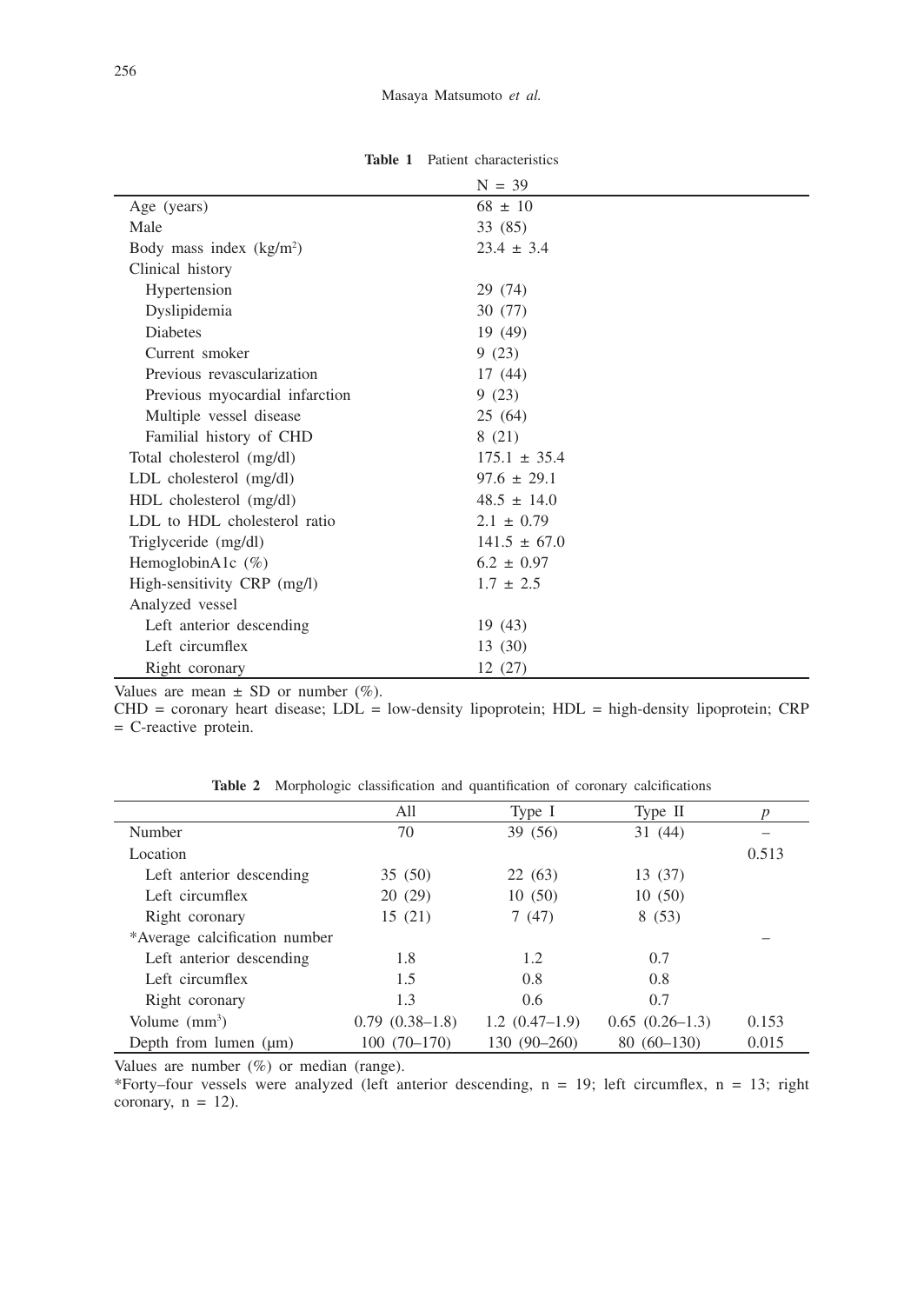frequently detected in ACS patients than in stable AP patients.16,17) According to the American Heart Association classification<sup>10</sup>, a coronary superficial calcified nodule protruding into the vessel lumen is one type of vulnerable plaque based on pathologic study, but its prevalence is low.<sup>5,10)</sup> However, to our knowledge, there has been no report which sheds light on morphologic features, because of the limited resolution of the above mentioned modalities. This study showed for the first time that superficial calcified nodules intruding of the lumen certainly exist *in vivo*. Furthermore, we measured the volume and depth of each coronary superficial calcified nodule from the lumen using OCT. There are some technical concerns when measuring of calcifications using CTCA or IVUS, such as the partial volume effects or the acoustic shadowing they cause. Although we could not show the clinical impact of this type of coronary superficial calcified nodule, we speculated that a coronary superficial calcified nodule classified as type II, especially a shallow one, might be vulnerable.

We used the term "calcified nodule" to refer to calcifications we analyzed. However, more accurately, a calcified nodule is considered to be pathologically different from a fibrocalcified lesion. A calcified nodule which might appear to be associated with healed plaque is very close to the lumen. Besides, fibrocalcified lesions which might be the end result of plaque rupture and/or erosion healing and calcification are relatively large and have thick overlying fibrous caps in the intima close to the media.<sup>5)</sup> Therefore, a type I superficial calcified nodule might be a fibrocalcified lesion, and type II might be a calcified nodule. However, the methodology of how to distinguish a calcified nodule from a fibrocalcified lesion using OCT has not been well established. Furthermore, their origin, as well as their atherosclerosis process, are not well clarified. We considered that detailed in vivo visualization of coronary plaque using the OCT technique might serve to resolve these issues.

PCI is one of the established treatments for patients with AP. The reported frequency of angiographic coronary calcification in patients undergoing PCI is ranges from  $17\%$  to  $35\%$ .<sup>18,19)</sup> Enhanced lesion rigidity due to coronary calcification complicates PCI procedures, such as device delivery and deployment. Moussa et al. have reported that technical failure because of an inability to deliver stents took place more frequently in patients with calcified lesions than in those without.19) Type II coronary superficial calcified nodules might complicate to the delivery of various devices, such as a balloon or stent, to the target coronary lesion. Balloon dilatation of calcified lesions is associated with an increased risk of coronary dissection and perforation. Furthermore, coronary calcification is also associated with vessel dissection caused by balloon dilatation and/or underexpansion of coronary stents, which are considered as risk factors for restenosis, stent thrombosis, and target-lesion revascularization following PCI.18,19) However, the question of which type of coronary calcification is associated with procedural and/or future complications of PCI is still under consideration. Detailed observation of coronary calcifications might be helpful for resolving these clinical issues. Since only morphologic features of nonculprit calcified lesions were evaluated in this study, the coronary calcification of target lesions, including clinical outcomes, should be undertaken in future studies.

Limitations of this study need to be discussed. We failed to show the association between morphologic features of superficial calcified nodules with future cardiovascular events, due to our limited number of patients and short duration of follow-up. Long-term follow-up studies with a larger population are warranted to confirm the clinical significance of our findings obtained from OCT examinations.

In summary, OCT could visualize coronary superficial calcified nodules in detail, and enabled us to make *in vivo* morphologic characterizations and quantifications of them. In the current study, coronary superficial calcified nodules were classified into two groups, depending on whether or not they intruded the lumen. Quantitative analyses revealed that coronary superficial calcified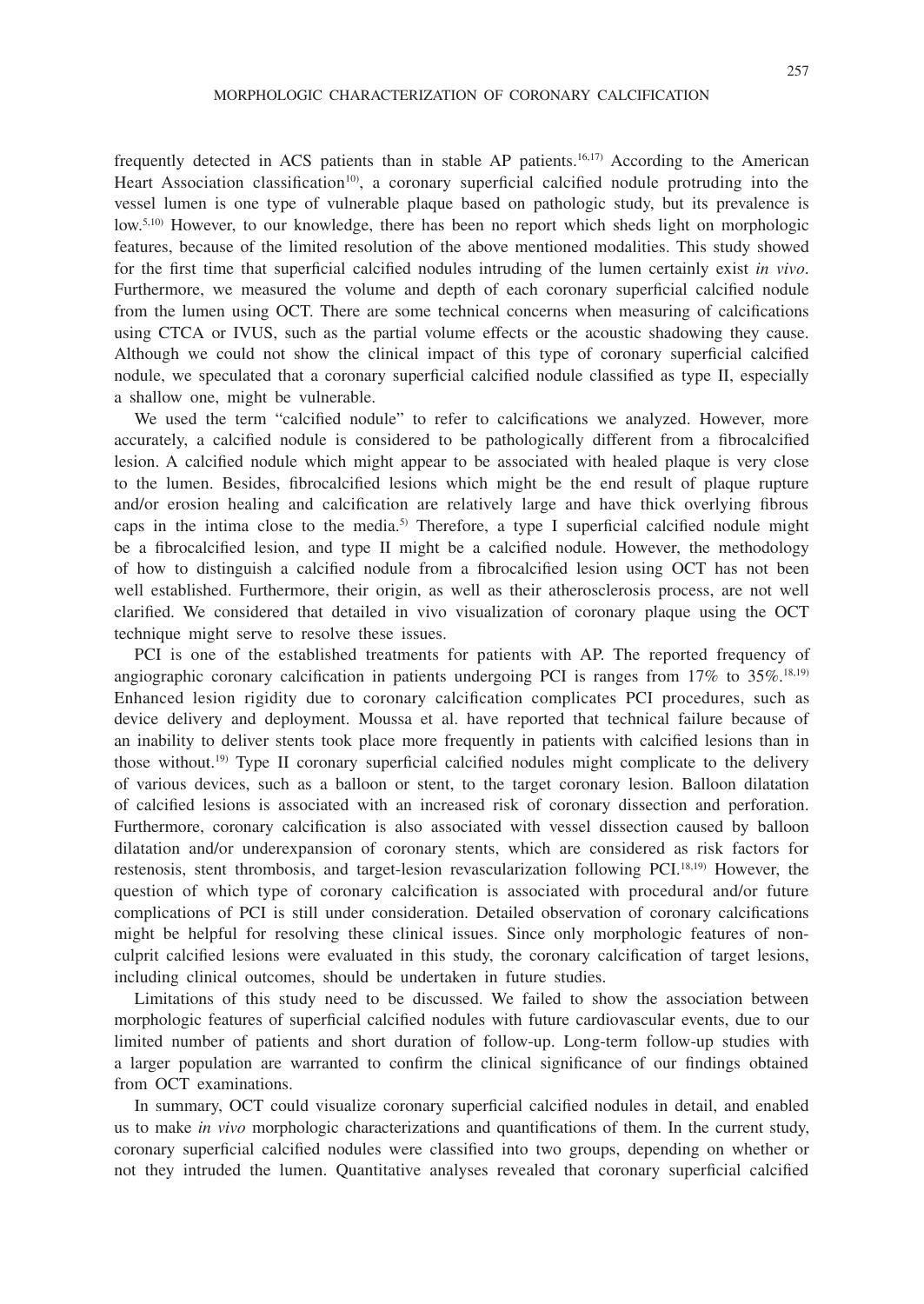nodules which intruded the lumen existed significantly closer to the lumen, and tended to have a smaller volume than the non-intrusive nodules.

### REFERENCES

- 1) Yabushita H, Bouma BE, Houser SL, Aretz HT, Jang IK, Schlendorf KH, Kauffman CR, Shishkov M, Kang DH, Halpern EF, Tearney GJ. Characterization of human atherosclerosis by optical coherence tomography. *Circulation*, 2002; 106: 1640–1645.
- 2) Jang IK, Tearney GJ, MacNeill B, Takano M, Moselewski F, Iftima N, Shishkov M, Houser S, Aretz HT, Halpern EF, Bouma BE. In vivo characterization of coronary atherosclerotic plaque by use of optical coherence tomography. *Circulation*, 2005; 111: 1551–1555.
- 3) Kawasaki M, Bouma BE, Bressner J, Houser SL, Nadkarni SK, MacNeill BD, Jang IK, Fujiwara H, Tearney GJ. Diagnostic accuracy of optical coherence tomography and integrated backscatter intravascular ultrasound images for tissue characterization of human coronary plaques. *J Am Coll Cardiol*, 2006; 48: 81–88.
- 4) Kume T, Okura H, Kawamoto T, Yamada R, Miyamoto Y, Hayashida A, Watanabe N, Neishi Y, Sadahira Y, Akasaka T, Yoshida K. Assessment of the coronary calcification by optical coherence tomography. *EuroIntervention*, 2011; 6: 768–772.
- 5) Kume T, Akasaka T, Kawamoto T, Watanabe N, Toyota E, Neishi Y, Sukmawan R, Sadahira Y, Yoshida K. Assessment of coronary arterial plaque by optical coherence tomography. *Am J Cardiol*, 2006; 97: 1172–1175.
- 6) Yoshikawa D, Ishii H, Kurebayashi N, Sato B, Hayakawa S, Ando H, Hayashi M, Isobe S, Okumura T, Hirashiki A, Takeshita K, Amano T, Uetani T, Yamada S, Murohara T. Association of cardiorespiratory fitness with characteristics of coronary plaque: Assessment using integrated backscatter intravascular ultrasound and optical coherence tomography. *Int J Cardio,l* 2011 (Epub ahead of print)
- 7) Mintz GS, Pichard AD, Popma JJ, Kent KM, Satler LF, Bucher TA, Leon MB. Determinants and correlates of target lesion calcium in coronary artery disease: a clinical, angiographic and intravascular ultrasound study. *J Am Coll Cardiol*, 1997; 29: 268–274.
- 8) Burke AP, Farb A, Malcom GT, Liang YH, Smialek J, Virmani R. Coronary risk factors and plaque morphology in men with coronary disease who died suddenly. *N Engl J Med*, 1997; 336: 1276–1282.
- 9) Virmani R, Kolodgie FD, Burke AP, Farb A, Schwartz SM. Lessons from sudden coronary death: a comprehensive morphological classification scheme for atherosclerotic lesions. *Arterioscler Thromb Vasc Biol*, 2000; 20: 1262–1275.
- 10) Naghavi M, Libby P, Falk E, Casscells SW, Litovsky S, Rumberger J, Badimon JJ, Stefanadis C, Moreno P, Pasterkamp G, Fayad Z, Stone PH, Waxman S, Raggi P, Madjid M, Zarrabi A, Burke A, Yuan C, Fitzgerald PJ, Siscovick DS, de Korte CL, Aikawa M, Juhani Airaksinen KE, Assmann G, Becker CR, Chesebro JH, Farb A, Galis ZS, Jackson C, Jang IK, Koenig W, Lodder RA, March K, Demirovic J, Navab M, Priori SG, Rekhter MD, Bahr R, Grundy SM, Mehran R, Colombo A, Boerwinkle E, Ballantyne C, Insull W Jr, Schwartz RS, Vogel R, Serruys PW, Hansson GK, Faxon DP, Kaul S, Drexler H, Greenland P, Muller JE, Virmani R, Ridker PM, Zipes DP, Shah PK, Willerson JT. From vulnerable plaque to vulnerable patient: a call for new definitions and risk assessment strategies: Part I. *Circulation*, 2003; 108: 1664–1672.
- 11) Amano T, Matsubara T, Uetani T, Nanki M, Marui N, Kato M, Arai K, Yokoi K, Ando H, Ishii H, Izawa H, Murohara T. Impact of metabolic syndrome on tissue characteristics of angiographically mild to moderate coronary lesions integrated backscatter intravascular ultrasound study. *J Am Coll Cardiol*, 2007; 49: 1149–1156.
- 12) Miyagi M, Ishii H, Murakami R, Isobe S, Hayashi M, Amano T, Arai K, Yoshikawa D, Ohashi T, Uetani T, Yasuda Y, Matsuo S, Matsubara T, Murohara T. Impact of renal function on coronary plaque composition. *Nephrol Dial Transplant*, 2010; 25: 175–181.
- 13) Harada K, Amano T, Uetani T, Funahashi H, Arai K, Okada K, Hirashiki A, Hayashi M, Oshima S, Ishii H, Izawa H, Matsubara T, Murohara T. Accuracy of 64–slice multidetector computed tomography for classification and quantitation of coronary plaque: Comparison with integrated backscatter intravascular ultrasound. *Int J Cardiol*, 2011; 149: 95–101.
- 14) Ino Y, Kubo T, Tanaka A, Kuroi A, Tsujioka H, Ikejima H, Okouchi K, Kashiwagi M, Takarada S, Kitabata H, Tanimoto T, Komukai K, Ishibashi K, Kimura K, Hirata K. Difference of culprit lesion morphologies between ST-segment elevation myocardial infarction and non-ST-segment elevation acute coronary syndrome: an optical coherence tomography study. *JACC Cardiovasc Interv*, 2011; 4: 76–82.
- 15) Falk E, Shah PK, Fuster V. Coronary plaque disruption. *Circulation*, 1995; 92: 657–671.